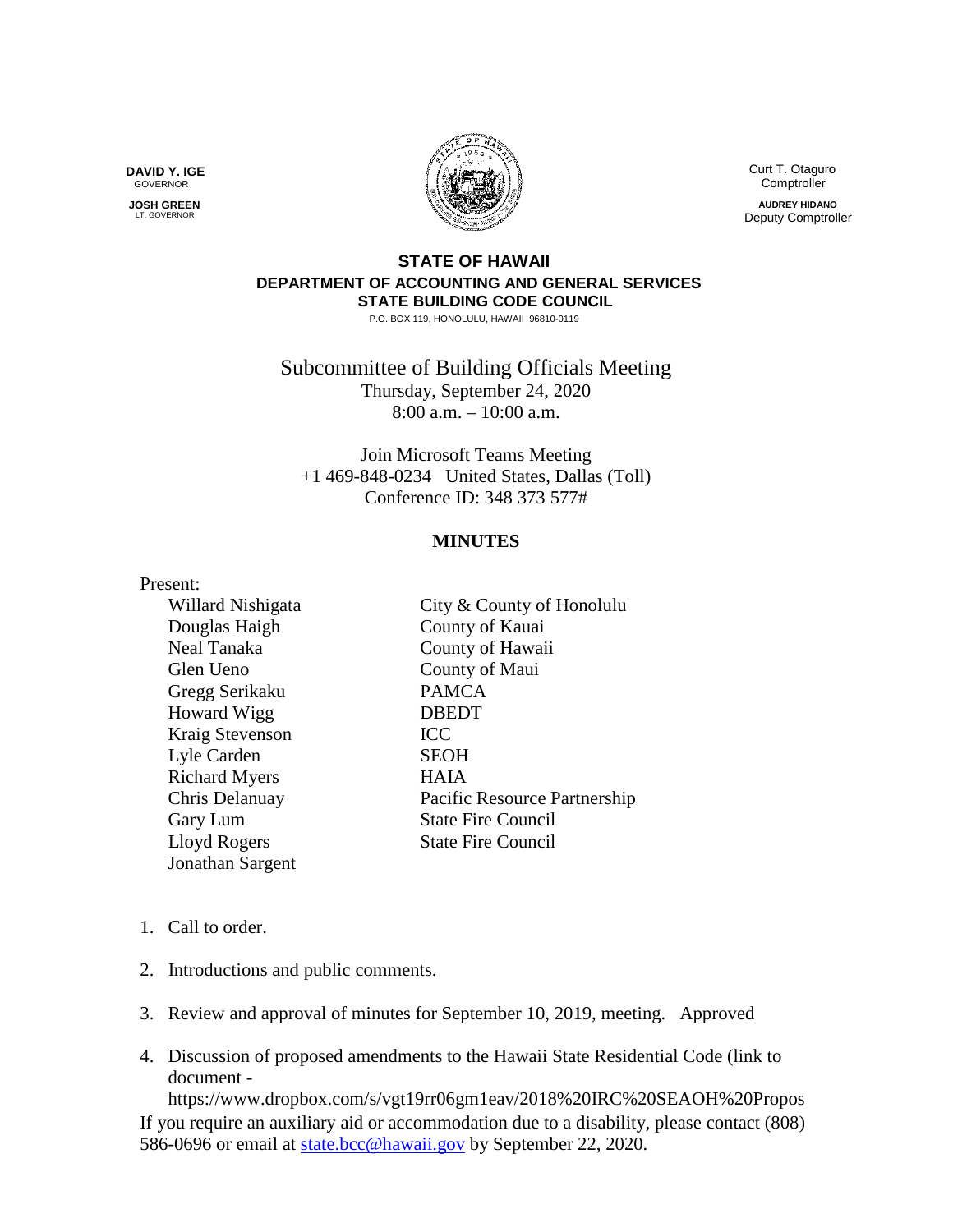ed%20Structural%20Amendments%20081920\_RMLC.docx?dl=0). Voting to forward amendments to the State Building Code Council may follow this discussion.

Richard Myers and Lyle Carden reviewed amendments and the following changes were approved:

- (27) R318.1 Subterranean termite control Add to Item 6 "As approved by the Building Official.
- (32) R402.2.1 Maximum water to cement ratio, R402.2.1 Materials for concrete.  $-\text{Add }$  "shall not exceed" in front of 0.50.
- (42) Chapter 11 Energy Efficiency. Change to: Chapter 11 Energy Efficiency is deleted in its entirety if the authority having jurisdiction has adopted the IECC.
- (43) M2001.1 Installation amending Subsection M1201.1 Change to read:

M1201.1 Scope. The provisions of Chapters 12 through 22 regulate the mechanical installations that are permanently installed and used to control environmental conditions within buildings, mechanical systems, system components, equipment, and appliances specifically addressed in this code. Where an application is made for construction as described in these chapters, the owner, or the licensed design professional in responsible charge acting as the owner's agent, shall employ one or more special inspectors to provide inspections during construction on the work in these chapters. These inspections are in addition to the inspections specified in Section R109.

- Add deletion of the Electrical Chapters and reference to the State Electrical Code.
- (46) Appendix E Manufactured Housing Used as Dwellings Delete this amendment.
- (47) Appendix N Venting Methods Adoption Appendix N is adopted in its entirety with amendments.

Amend User Notes to replace "Chapter 31 of this code" with the "State Plumbing Code".

- 5. Approved proposed amendments to the Hawaii State Residential Code subject to the proposed changes from the September  $10<sup>th</sup>$  and September  $24<sup>th</sup>$  meetings and forwarding to the full State Building Code Council.
- 6. Next meeting: October 15, 2020 8:00-10:00

If you require an auxiliary aid or accommodation due to a disability, please contact (808) 586-0696 or email at [state.bcc@hawaii.gov](mailto:state.bcc@hawaii.gov) by September 22, 2020..